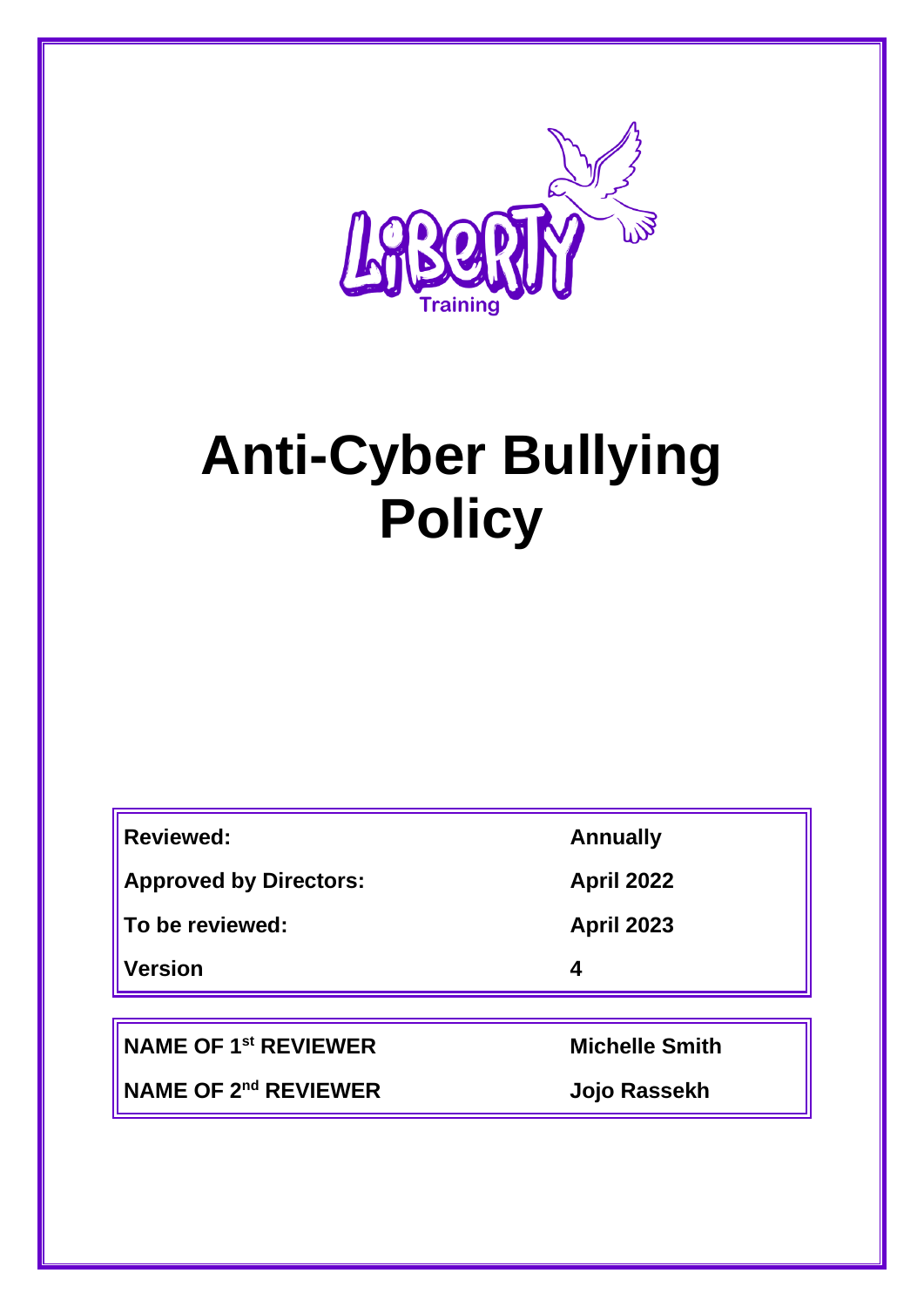## **Contents**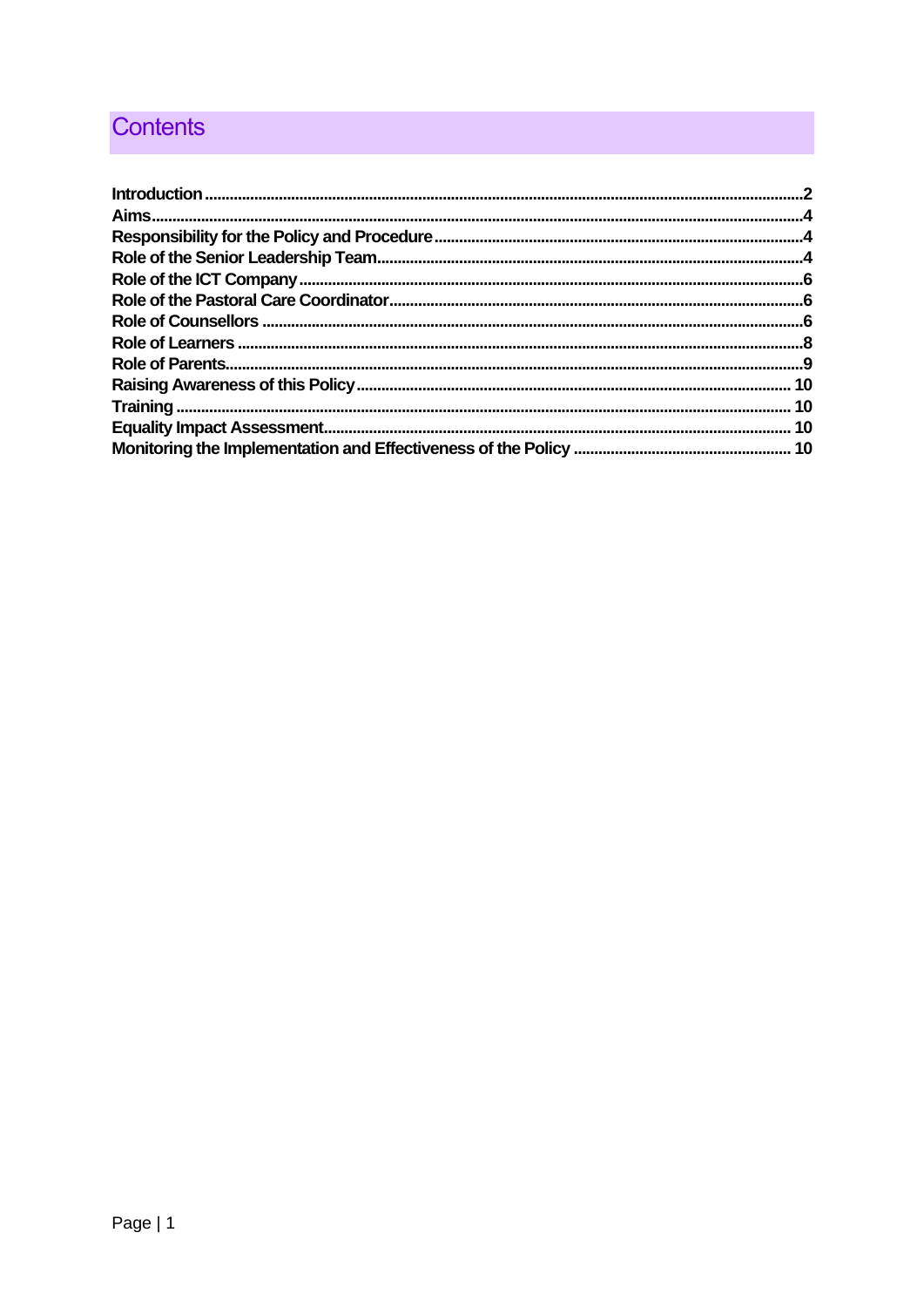## <span id="page-2-0"></span>**Introduction**

We believe this policy should be a working document that is fit for purpose, represents the college ethos, enables consistency and quality across the college.

We believe cyber bullying is the use of a mobile phone or the internet to deliberately upset another person by spreading lies and rumours online; by sending or forwarding mean messages via instant messages, text or on social networks; by posting photographs without consent and by tricking others to reveal personal information. Cyber bullying can happen at all times of the day and is in most cases it is anonymous and difficult to monitor.

We have a responsibility to ensure that cyber bullying does not take place in this college by ensuring learners, college personnel and parents understand what it is and how it can be prevented.

We understand cyber bullying is highly intrusive and the hurt it causes can be very severe. As it leaves no physical scars cyber bullying is not easy to detect by a parent or a teacher.

We acknowledge cyber bullying can take place anywhere and can target learners and college personnel. There are many types of cyber bullying such as:

| <b>Texting</b>                           | Sending abusive, nasty or threatening text messages to someone<br>is a type of bullying. This could include sharing those texts with other<br>people who might join in the bullying.                                                                      |
|------------------------------------------|-----------------------------------------------------------------------------------------------------------------------------------------------------------------------------------------------------------------------------------------------------------|
| <b>Social Networking sites</b>           | Social networks such Facebook, Twitter, Tumblr, Instagram,<br>YouTube and many more, can be used in lots of different ways to<br>bully someone.                                                                                                           |
| <b>Sexting</b>                           | Sexting is when someone takes a sexually explicit picture or video<br>of themselves and then sends it to someone else. Sometimes<br>people who are trying to bully someone may ask for these kinds of<br>images so they can send them on to other people. |
| Online gaming                            | Being abusive towards someone or harassing them on an online<br>multi-player gaming site like Minecraft or Call of Duty is also a kind<br>of online bullying. People may also steal or destroy your belongings<br>or creations in games.                  |
| Emailing                                 | Sending abusive emails is a type of bullying. Sometimes those<br>emails might be shared with other people who could join in the<br>bullying. Sending computer viruses or hurtful videos and pictures by<br>email is also online bullying.                 |
| Abusive personal info                    | Sometimes people involved in bullying might post someone else's<br>photos or personal information without that person's permission.<br>This could include pretending to be someone else and writing fake<br>comments or blogs.                            |
| Instant messaging (IM)<br>and chartrooms | Sometimes people might get nasty messages when they are using<br>instant messaging or chat rooms. Sending those types of messages<br>using someone else's account without their permission is also online<br>bullying.                                    |
| Online grooming                          | This could be if someone is threatening to share a private or naked<br>photo online.                                                                                                                                                                      |

| (Reference: https://www.childline.org.uk) |  |
|-------------------------------------------|--|
|-------------------------------------------|--|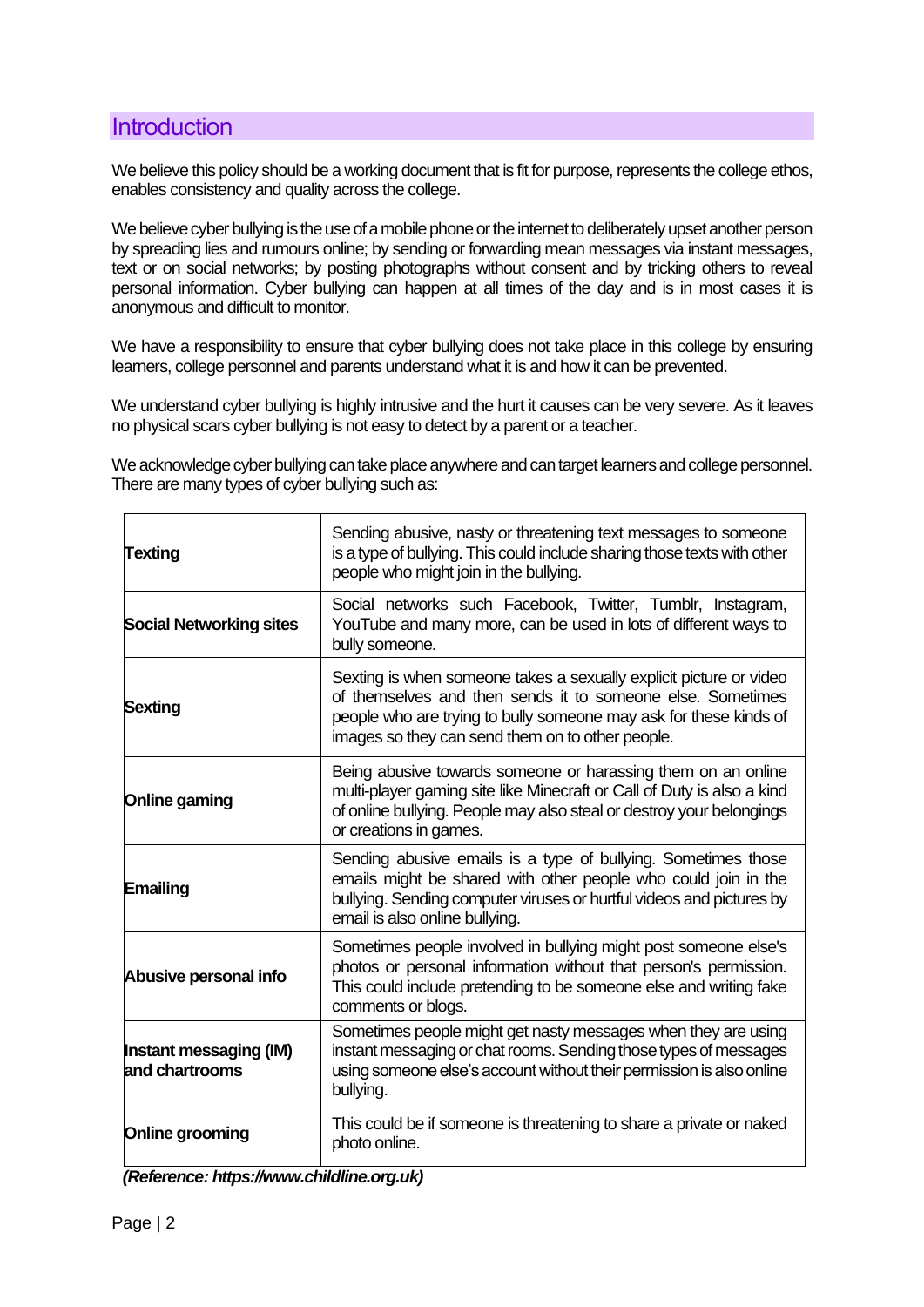We have a duty of care to protect learners and college personnel from cyber bullying as part of our responsibility to provide a safe, secure, caring and friendly college environment for all the learners in order to protect them from those who wish to deliberately hurt them emotionally. We believe all our safeguarding procedures are in line with current legislation and guidance including Keeping Children Safe in Education 2021 and that we promote the welfare of all learners in our care and college personnel.

We work hard to prevent cyber bullying by having in place a variety of safeguarding procedures.

We teach our young people to 'stop, speak, support' when online and aim to encourage them to stop negative behaviour, tell a responsible adult and support victims of bullying.

We work hard to prevent all forms of bullying from happening and to support learners who have been bullied by having in place resilience processes in order to help their recovery. We will provide counselling, engage with parents, if necessary, refer to the local authority's children's services or complete a Common Assessment Framework or refer to the Child and Adolescent Mental Health Services. All support will be reviewed and improved if necessary. It is very important to work with parents and to keep them well informed at all stages.

We acknowledge that we have the power under the Education Act 2011 to examine the data or files of a mobile phone confiscated from a learner, and if the material breaches college discipline then the material may be deleted.

We are aware that a recent study has shown that there has been an increase in the number of incidents of bullying reported in colleges which have been caused by online bullying, harassment and problems caused by social media.

We believe that social networks are failing to understand the real scale of the problem. They need to realise that cyber-bullying is damaging the mental health of young users and they need to tackle this problem by:

- responding to reports of bullying within 24 hours;
- providing young users clear guidelines on how to behave online;
- taking tougher action on anyone who break the rules.

We all have a responsibility to ensure equality permeates into all aspects of college life and that everyone is treated equally irrespective of age, disability, gender reassignment, marriage and civil partnership, pregnancy and maternity, race, religion or belief, sex and sexual orientation. We want everyone connected with this college to feel safe, secure, valued and of equal worth.

We acknowledge the findings of the Race Disparity Audit that clearly shows how people of different ethnicities are treated across the public services of health, education, employment and the criminal justice system.

The educational section of the audit that covers: differences by region; attainment and economic disadvantage; exclusions and abuse; and destinations, has a significant importance for the strategic planning of this college.

However, a mobile phone containing material suspected to be evidence relevant to an offence or is a pornographic image of a child or an extreme pornographic image, will be handed to the police.

We wish to work closely with the Youth Participation Group and to hear their views and opinions as we acknowledge and support Article 12 of the United Nations Convention on the Rights of the Child that learners should be encouraged to form and to express their views.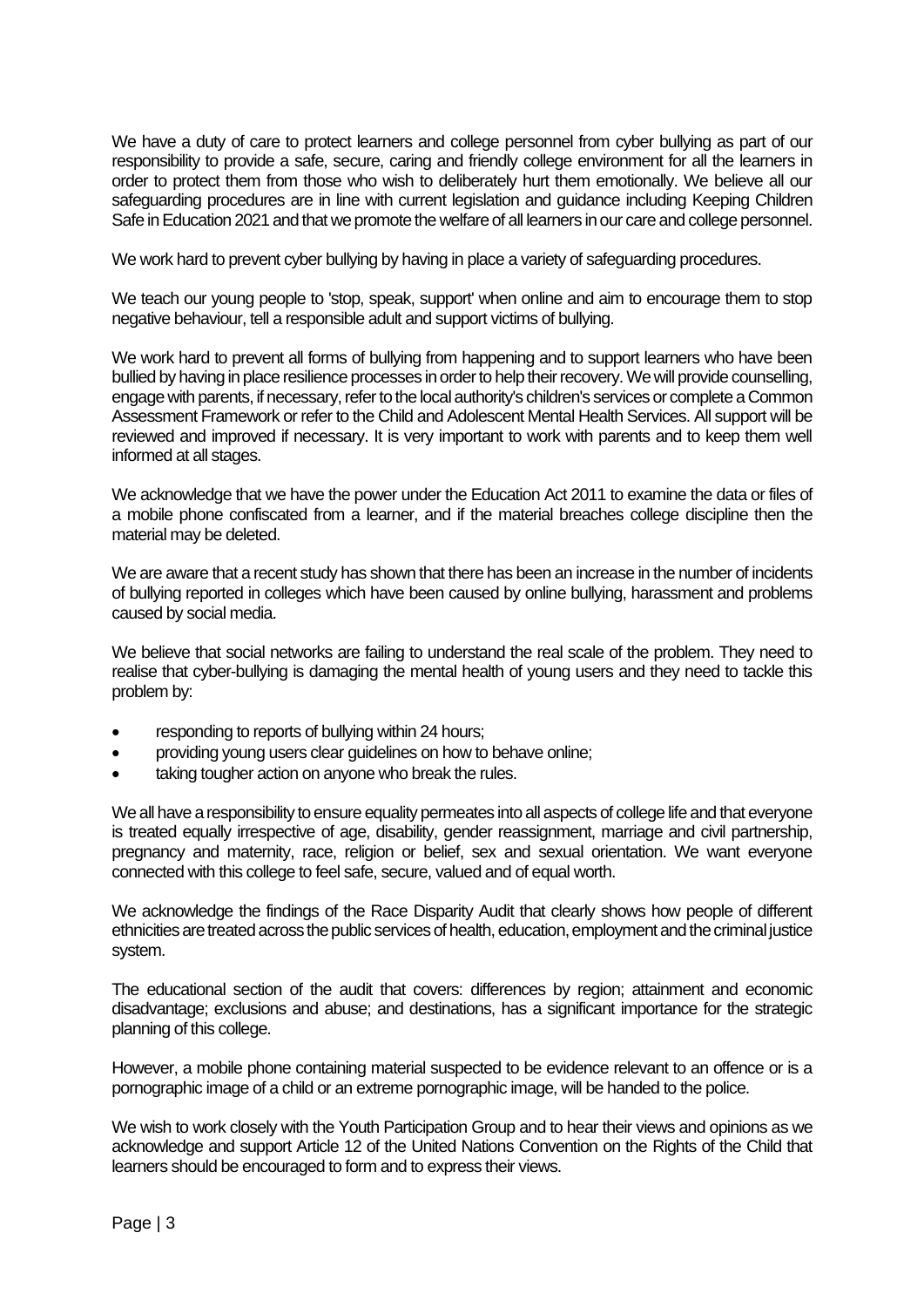We as a college community have a commitment to promote equality. Therefore, an equality impact assessment has been undertaken and we believe this policy is in line with the Equality Act 2010.

#### <span id="page-4-0"></span>Aims

- To ensure learners, college personnel and parents understand what cyber bullying is and how it can be prevented.
- To have in place procedures to prevent incidents of cyber bullying.
- To have in place effective procedures to deal with all reported incidents of cyber bullying.
- To ensure compliance with all relevant legislation connected to this policy.
- To work with other colleges and the local authority to share good practice in order to improve this policy.

## <span id="page-4-1"></span>Responsibility for the Policy and Procedure

#### **Role of the Directors**

The Directors have:

- appointed an external company to be responsible for ICT;
- appointed a member of SLTto be responsible for Pastoral Care;
- appointed independent counsellors to be responsible for counselling learners;
- delegated powers and responsibilities to the Senior Leadership Team to ensure all college personnel and visitors to the college are aware of and comply with this policy;
- responsibility for ensuring that the college complies with all equalities legislation;
- nominated a designated equalities person to ensure that appropriate action will be taken to deal with all prejudice related incidents or incidents which are a breach of this policy;
- ensure this policy and other linked policies are up to date;
- ensure that everyone connected with the college is aware of this policy;
- attend training related to this policy;
- responsibility for ensuring funding is in place to support this policy;
- responsibility for ensuring this policy and all policies are maintained and updated regularly;
- responsibility for ensuring all policies are made available to parents;
- the responsibility of involving the Youth Participation Group in:
	- − determining this policy with the Directors;
	- − discussing improvements to this policy during the college year;
	- − organising surveys to gauge the thoughts of all learners;
	- reviewing the effectiveness of this policy with the Directors
- responsibility for the effective implementation, monitoring and evaluation of this policy.

## <span id="page-4-2"></span>Role of the Senior Leadership Team

#### **The Senior Leadership Team will:**

• under Section 157 of the Education and Inspections Act 2006 encourage good behaviour, the respect for others and endeavour to prevent all forms of bullying among learners;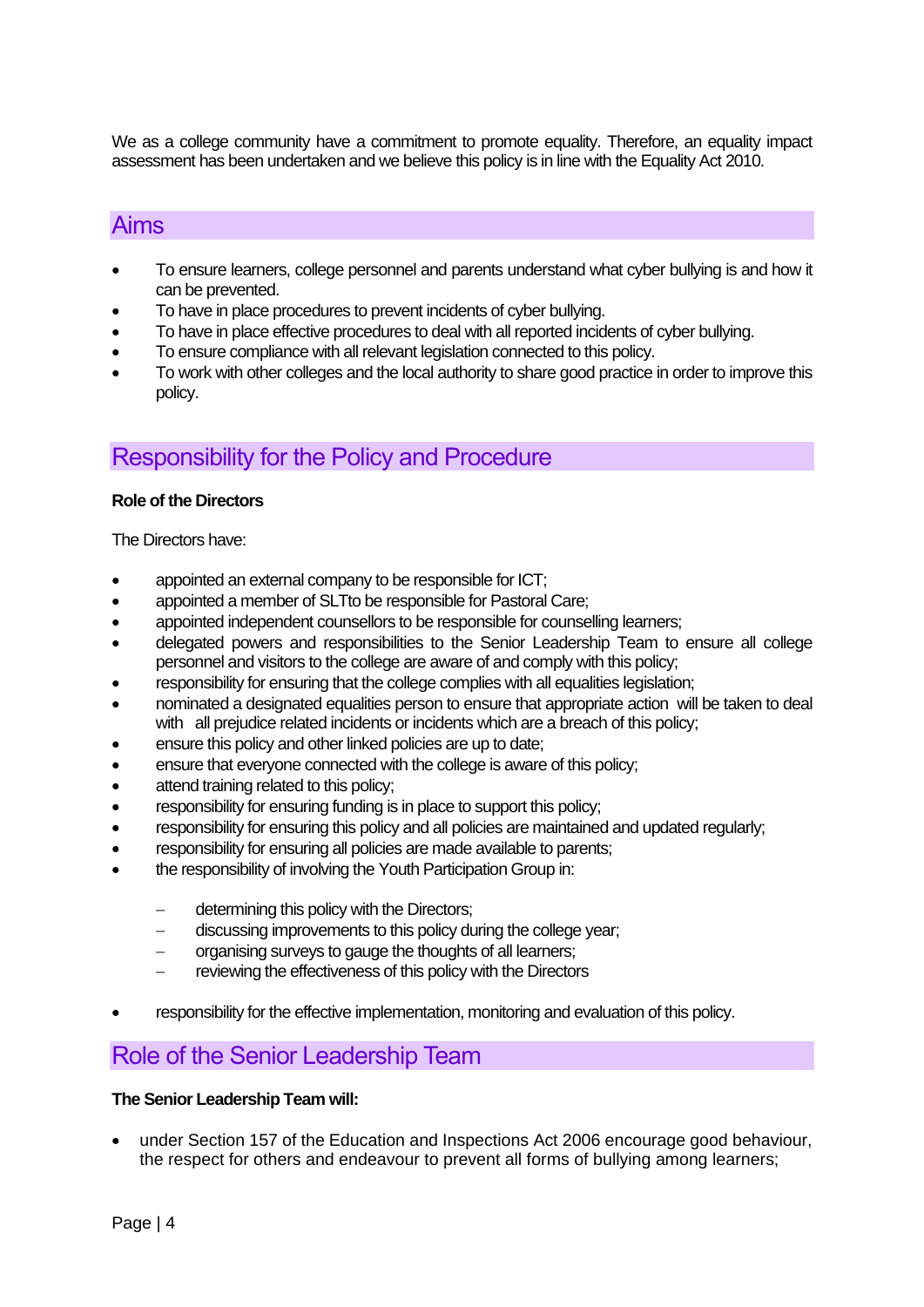- ensure that the college follows Keeping Children Safe In Education 2021 guidelines in the development of this policy;
- ensure all college personnel, learners and parents are aware of and comply with this policy;
- work closely with the ICT coordinator to review how the college network is monitored;
- ensure the Acceptable Use Policy outlines how the ICT suite and the Internet should be used;
- ensure risk assessments are:
	- in place and cover all aspects of this policy;
	- − accurate and suitable;
	- reviewed annually;
	- easily available for all college personnel.
- provide support and counselling for those learners and college personnel who may be victims of cyber bullying;
- deal with all incidents of cyber bullying quickly and effectively;
- impose sanctions as outlined in the college's Behaviour policy on any learner identified as being the bully;
- contact the police and social services if the cyber bullying is sufficiently severe;
- keep parents informed of the college's actions:
- record and keep all incidents and their outcomes;
- report all incidents to the Directors;
- work with parents in dealing with cyber bullying;
- inform parents of any incident of cyber bullying and how it has been dealt with;
- authorise senior members of staff to confiscate mobile phones of learners and to examine and if necessary, delete the data or files if it is felt the material breaches college discipline;
- contact the police if a confiscated learner's mobile contains evidence relevant to an offence or is a pornographic image of a child or an extreme pornographic image;
- monitor the number of recorded incidents in an academic year;
- monitor the types of cyber bullying that occur in an academic year;
- monitor how swiftly incidents of cyber bullying are dealt with;
- discuss with the Youth Participation Group:
	- Are learners aware of this policy?
	- How can cyber bullying be effectively dealt with?
	- − How good are college personnel in dealing with incidents of cyber bullying?
	- How good are college personnel in identifying the symptoms of cyber bullying amongst learners?
- give all perpetrators of bullying time to discuss why they have bullied and why their actions were wrong;
- encourage any cyber bully to change their behaviour;
- impose sanctions on any learner who continues to cyber bully:
- consider permanent exclusion in the most serious incidents of cyber bullying;
- consider the use of legal powers under the Education Act 2006 that allow him/her to regulate behaviour of learners when they are off-site;
- provide leadership and vision in respect of equality;
- provide guidance, support and training to all staff;
- provide awareness training for college personnel in order to:
	- understand the online world of young people;
	- keep up with technology.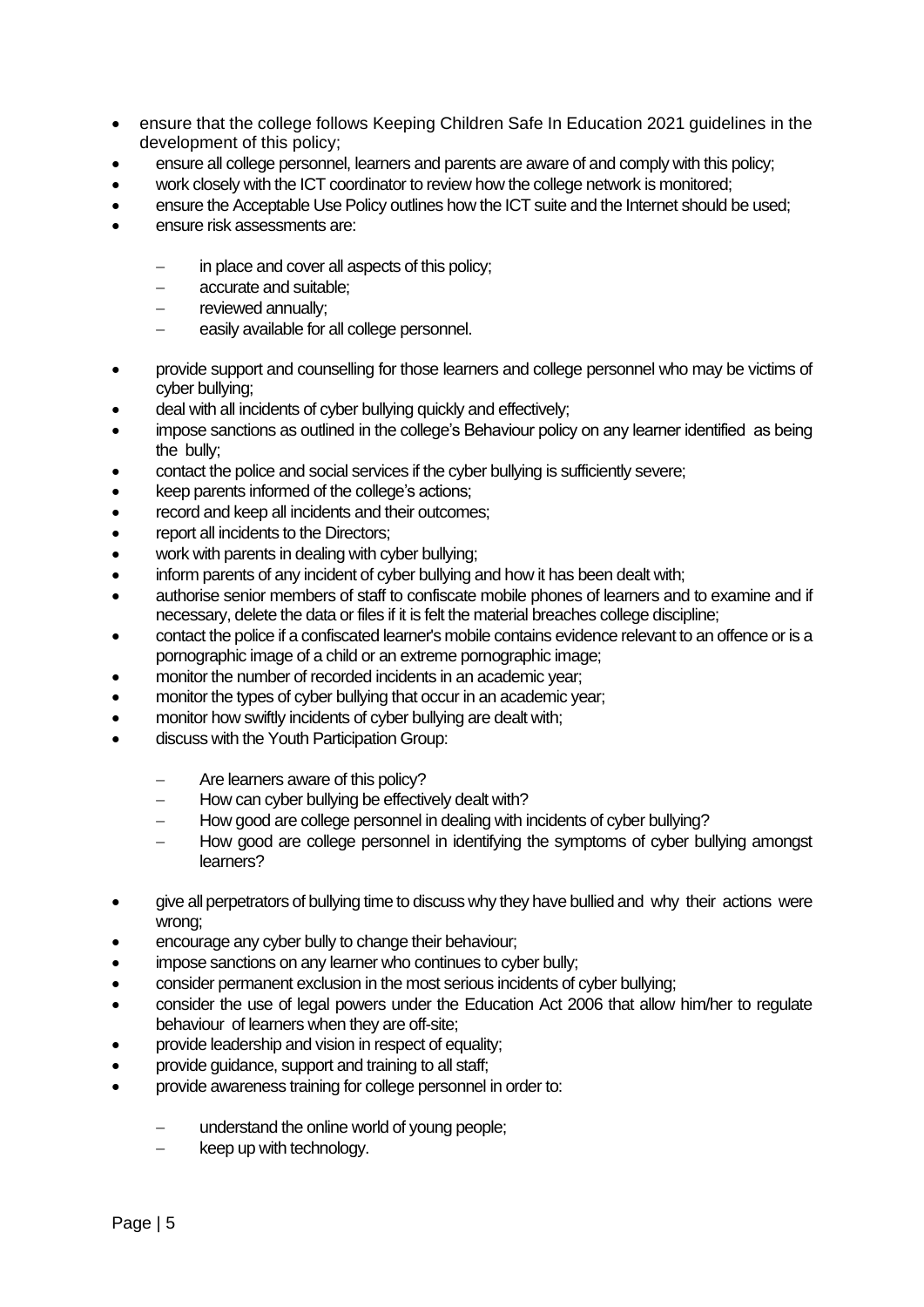- monitor the effectiveness of this policy by speaking with learners, college personnel, parents;
- annually report to the Directors on the success and development of this policy.

## <span id="page-6-0"></span>Role of the ICT Company

#### **The coordinator will:**

- work closely with the Directors and Senior Leadership Team to ensure that:
	- the Acceptable Use Policy is up to date
	- − the college network is monitored
	- information is provided for learners and parents
- provide guidance and support to all staff;
- ensure cyber bullying is discussed during staff meetings and inset days;
- ensure cyberbullying is discussed with learners through class discussions;
- invite learners to consider the effects of cyberbullying;
- help review anti-bullying and learner behaviour and discipline policies;
- ensure all college personnel and learners use the new internet code of online behaviour of 'stop, speak, support';
- keep up to date with new developments and resources;
- review and monitor;
- annually report to the Directors on the success and development of this policy.

## <span id="page-6-1"></span>Role of the Pastoral Care Coordinator

#### **The coordinator will:**

- create and establish a pastoral care programme to assist the needs of all learners;
- lead the development of this policy throughout the college;
- work closely with the Directors:
- ensure the Safeguarding and Child Protection policy protects all learners from physical, intellectual, moral, emotional harm;
- assist in establishing and maintaining good communication between college, parents/carers and external agencies;
- make effective use of relevant research and information to improve this policy;
- provide guidance and support to all staff;
- provide training for all staff on induction and when the need arises;
- keep up to date with new developments and resources;
- undertake risk assessments when required;
- review and monitor:
- annually report to the Directors on the success and development of this policy.

#### <span id="page-6-2"></span>Role of Counsellors

Liberty uses external self-employed counsellors to provide emotional support to our learners.

#### **Counsellors will:**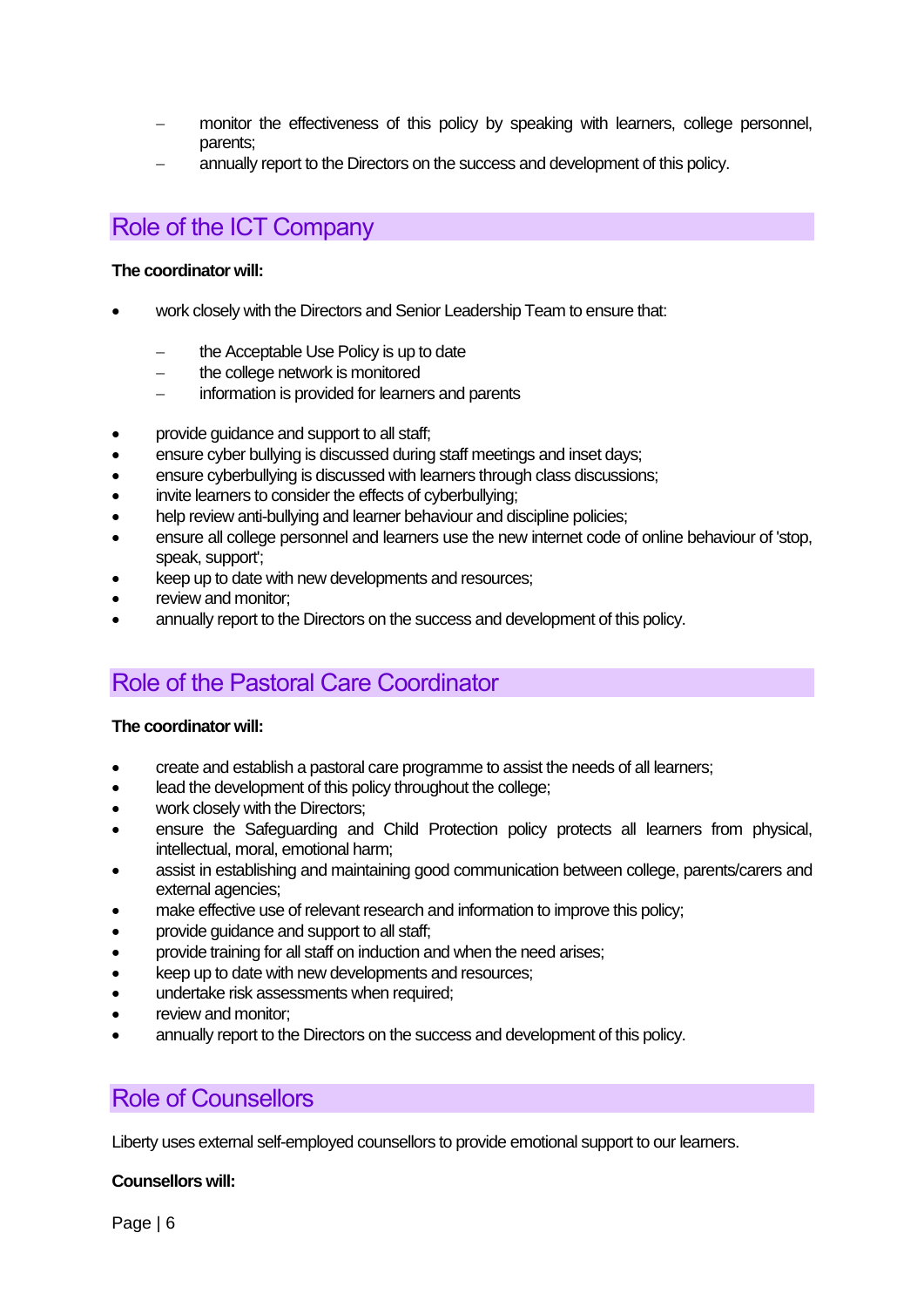- provide support for learners who have been bullied;
- be trained and qualified in counselling;
- be trained to listen without passing judgement:
- be trained to help learners to sort out their thoughts and feelings:
- provide emotional support allowing learners to concentrate more in class, to feel better about themselves and to build their self-confidence;
- use a variety of creative methods to help learners express their concerns;
- provide enough time for a learner for to explore issues in a meaningful way;
- undertake counselling sessions in a private room;
- regularly review the situation with the learner and come to a joint decision when the sessions should end;
- ensure that all matters discussed during counselling sessions are completely confidential;
- only break confidentiality if there is a child protection disclosure and then will:
	- inform the child that the information has to be shared with others;
	- − inform and seek advice from the Designated Safeguarding Lead.

## Role of College Personnel

#### **College personnel will:**

- comply with all the afore mentioned aspects of this policy;
- be alert to the dangers of cyber bullying;
- report all incidents of cyber bullying to a member of the SLT:
- regularly remind learners of:
	- the safe use of the IT suite:
	- the Acceptable Use Policy;
	- the need to report any incident of cyber bullying to a member of the college personnel;
	- − the new internet code of online behaviour of 'stop, speak, support';
- inform learners of the dangers of cyber bullying through lessons:
- be advised:
	- not to give their mobile phone numbers or email addresses to any learner;
	- not to accept as a 'friend' any learner past or present on social media sites;
	- not to leave a computer or any other device logged in when they are away from their desk;
	- to ensure their mobile phone or any other device is password protected;
	- to keep a regular check on their online presence band reporting any negative content;
	- to ensure their friends do not share information about them online:
	- to use social media correctly and does not breach their employment code of conduct;
	- to have in place security and privacy settings;
	- not to give out personal contact details;
	- to carry a college mobile when on college educational trips;
	- to use their college email address for college business;
	- to report all incidents of cyber bullying to their line manager;
	- to save all evidence of any online abuse by taking screen shots etc.;
	- − to contact the police if any abusive online comments are sexist, of a sexual nature, or constitute a hate crime;
	- to request all offensive or inappropriate online content is taken down.
- attend awareness training in order to: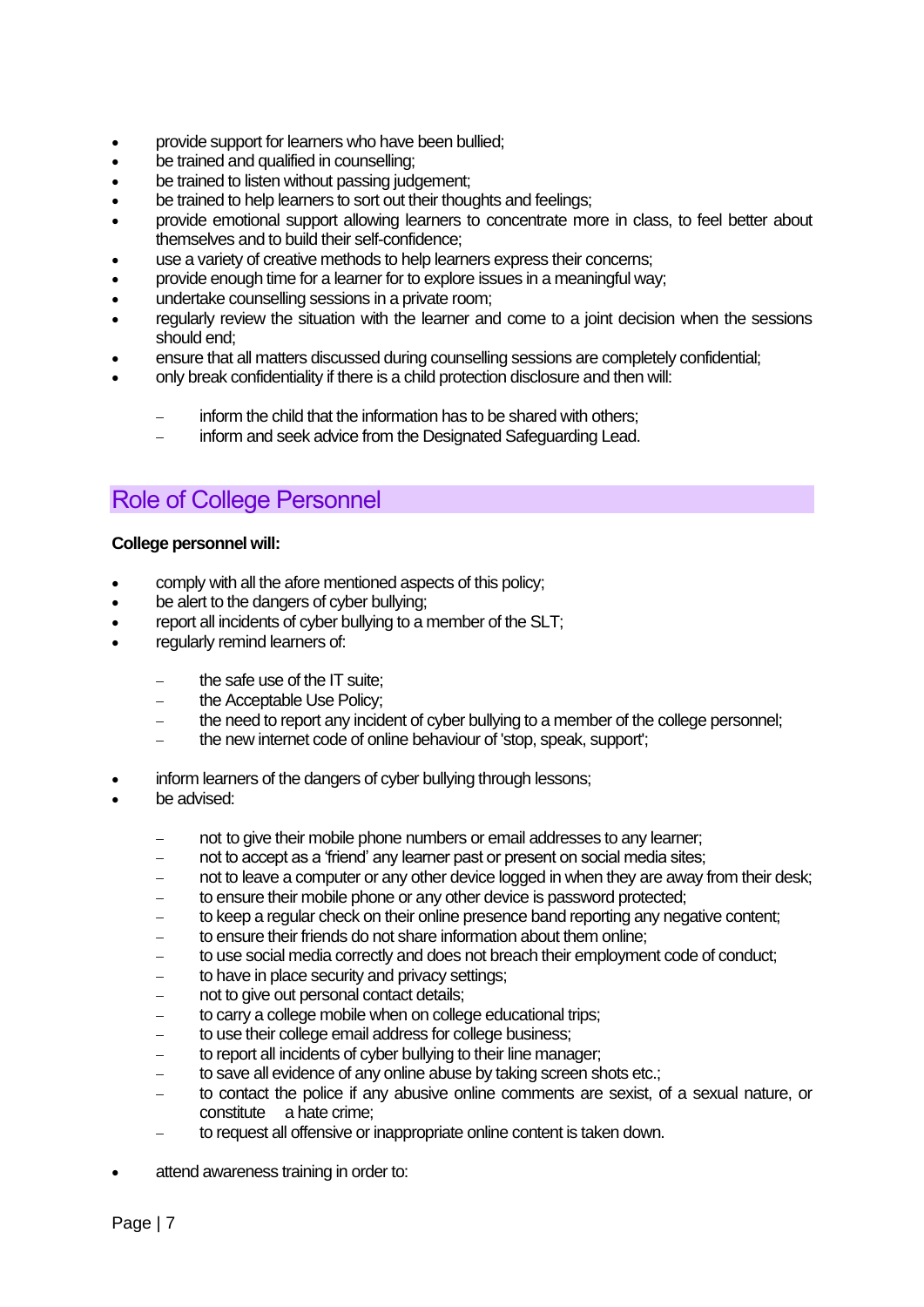- understand the online world of young people;
- − keep up with technology.
- seek the views of learners in monitoring and evaluating this policy:
- implement the college's equalities policy and schemes;
- report and deal with all incidents of discrimination;
- attend appropriate training sessions on equality;
- report any concerns they have on any aspect of the college community.

## <span id="page-8-0"></span>Role of Learners

#### **Learners will:**

- comply with all the afore mentioned aspects of this policy;
- sign an Acceptable Use of ICT contract;
- be encouraged to report all incidents of cyber bullying to a member of the college personnel;
- be advised:
	- − to use the new internet code of online behaviour of 'stop, speak, support';
	- not to take everything to heart;
	- not to give out their own or anybody else's personal information;
	- to be careful what they write and post online;
	- how to block or report people;
	- not to 'like' or share an unkind comment or image;
	- to talk to an adult they trust if something upsets them;
	- to keep a diary of what bullies do including dates and descriptions;
	- to write a letter to their Tutor, Senior Leadership Team or Directors;
	- not to react but to show bullies that they don't care and often they will lose interest;
	- − to save evidence of online bullying;
	- to contact the police if they are being harassed online.
- be advised, if they are bullying someone, to:
	- Think about what you're doing. The first step is realising that you've been involved in bullying. We all make mistakes and it doesn't make you a bad person.
	- − Ask for some advice. Tel[l someone you trust, li](https://www.childline.org.uk/info-advice/you-your-body/getting-help/asking-adult-help/)ke a parent, carer or teacher. They may be able to offer you some advice about what to do.
	- Delete the bullying. Go back and delete any upsetting or nasty posts, tweets or comments you've written.
	- − Be the one to make a stand. Talk to others involved and encourage them to stop the bullying. It only takes one person to start making a big change.
	- Say sorry. Apologise to the person who was bullied and offer them support. This can mean a lot to the other person.
	- Learn from this. Sometimes we do things without really thinking them through, but the important thing is to learn from it and change the way you act in the future.

*(Reference: https://www.childline.org.uk)*

- be advised to help a friend who is being bullied by:
	- listening to them;
	- supporting them:
	- − writing supportive comments;
	- − doing things together such as socialising out of college.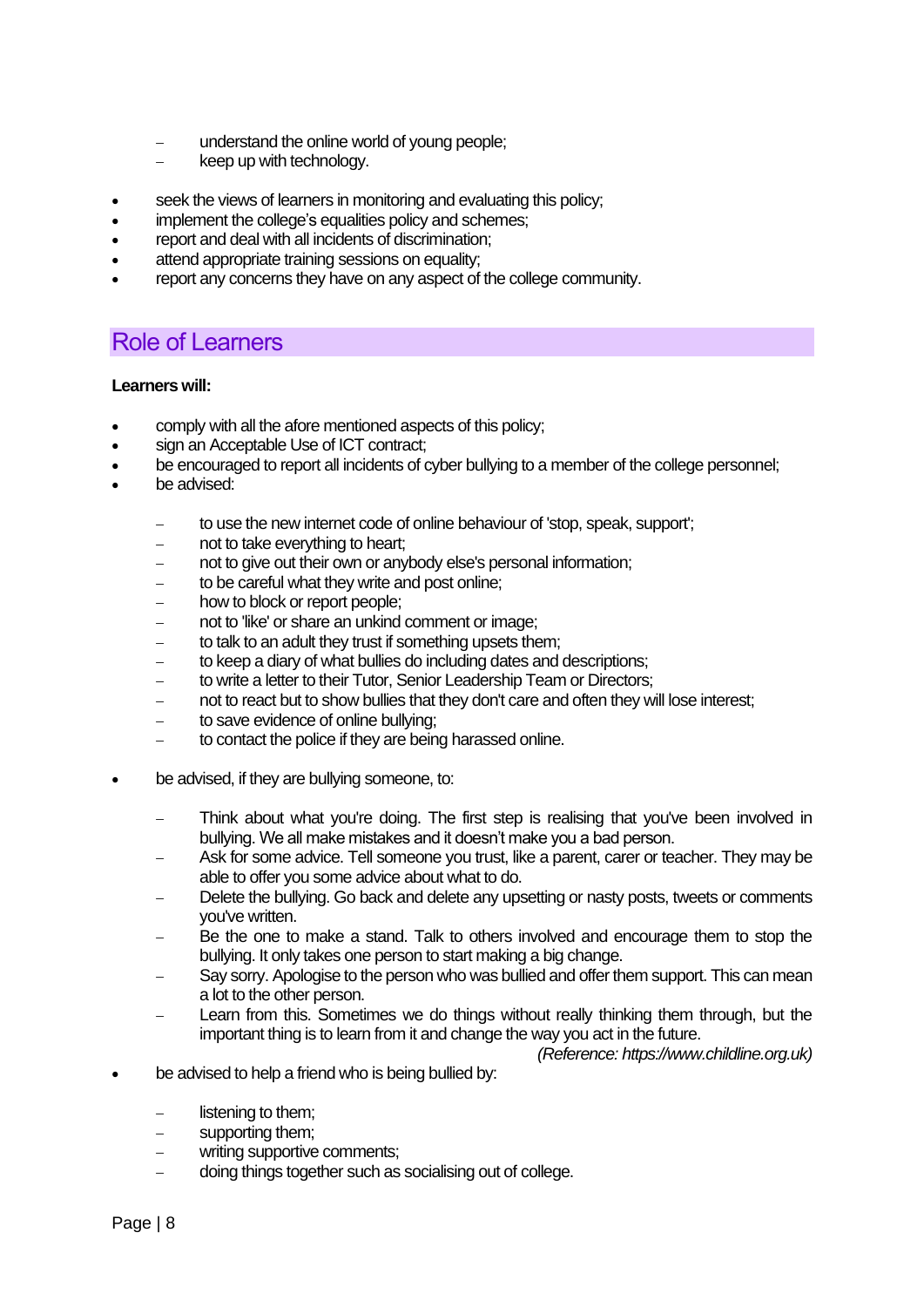- listen carefully to all instructions given by the teacher;
- ask for further help if they do not understand;
- treat others, their work and equipment with respect:
- support the Code of Conduct and guidance necessary to ensure the smooth running of the college;
- liaise with the Youth Participation Group;
- take part in questionnaires and surveys.

## <span id="page-9-0"></span>Role of Parents

#### **Parents will:**

- be made aware of this policy;
- comply with this policy;
- sign an Acceptable Use of ICT contract;
- be encouraged to discuss the Acceptable Use of ICT contract with their children;
- report all incidents of cyber bullying involving their child to the college;
- be encouraged not to use their mobile phone when on the college premises especially for the taking of photographs;
- teach their children to use the internet safely by:
	- using the internet online code of behaviour of 'stop, speak, support' at all times;
	- − keeping their password secure and private
	- making sure they use the privacy settings:
	- only adding people they know to their list of friends;
	- not talking to strangers online;
	- showing respect for others by being carefully what they say online;
	- being carefully when sharing photographs and videos;
	- − learning how to block an online bully or someone behaving badly;
	- not replying to offending emails, text messages or online conversations;
	- saving evidence of offending emails etc:
	- by reporting any offending emails etc. to a trusting adult:
	- making it clear that it is not acceptable behaviour to message college personnel in any form;
	- knowing that some social media services have a button that once pressed will send report a bullying incident.
- Understand how they can spot the signs of bullying when their children are:
	- upset or angry after using their mobile phone or using social media;
	- unwilling to talk about or are secretive about what they are doing online or on their mobile;
	- spending more or less time on their mobile phone or online;
	- not wanting to go to college;
	- − avoiding meeting their friends;
	- not wanting to go to social events;
	- having difficulty sleeping;
	- − displaying low self-esteem.
- understand how they can support their child who is being cyber bullied.
- be asked to take part periodic surveys conducted by the college;
- support the college Code of Conduct and guidance necessary to ensure smooth running of the college.